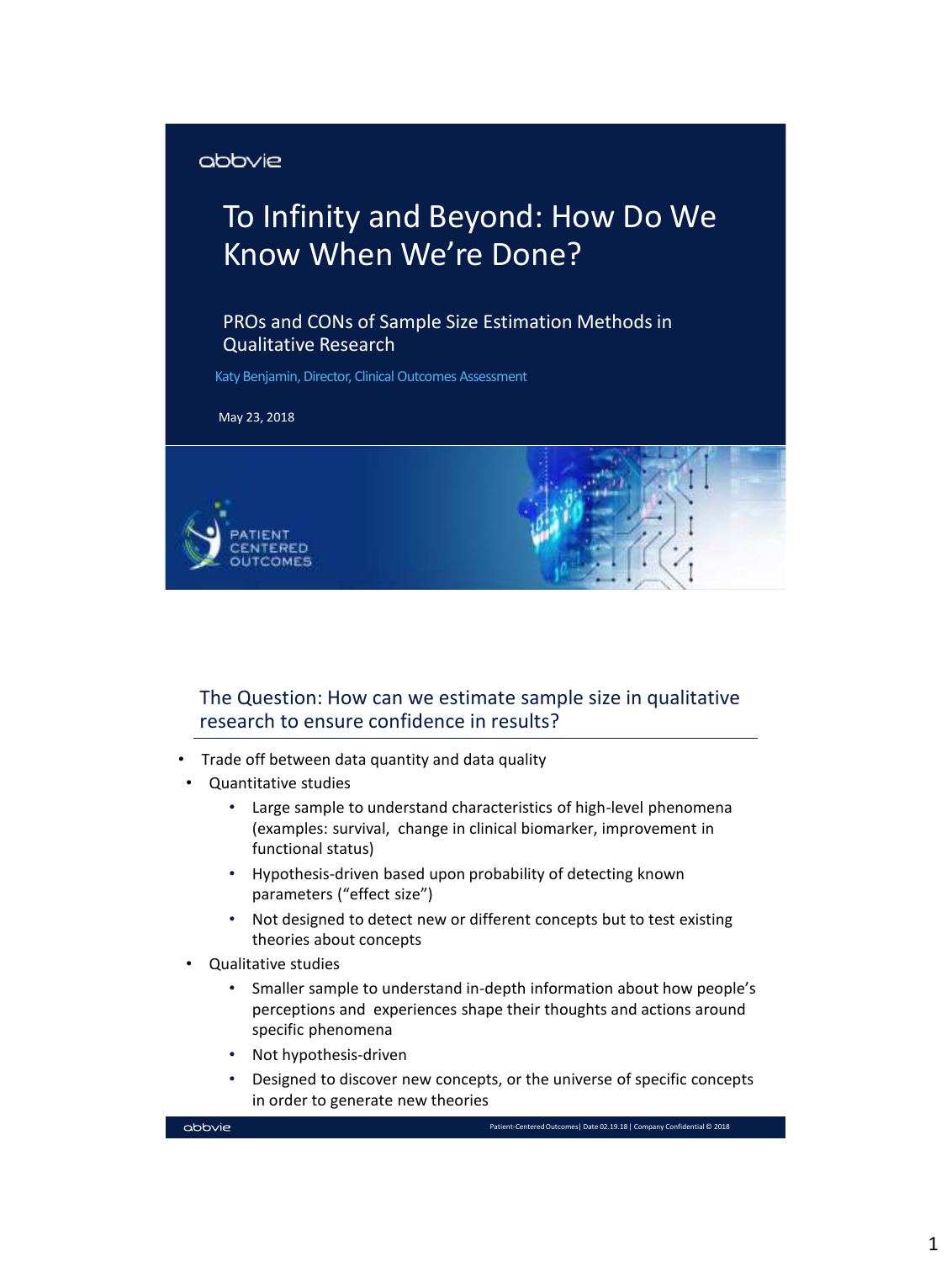*"You note that there was no difference in the experience of the key symptoms between groups. But given the limited sample size, how much "power" would you have had to detect a difference?"*

Reviewer, recent submission to a well-known medical journal

 $\Delta$ bb $\vee$ ie

Patient-Centered Outcomes| Date 02.19.18 | Company Confidential © 2018

#### AND NO TWO PATIENTS ARE ALIKE

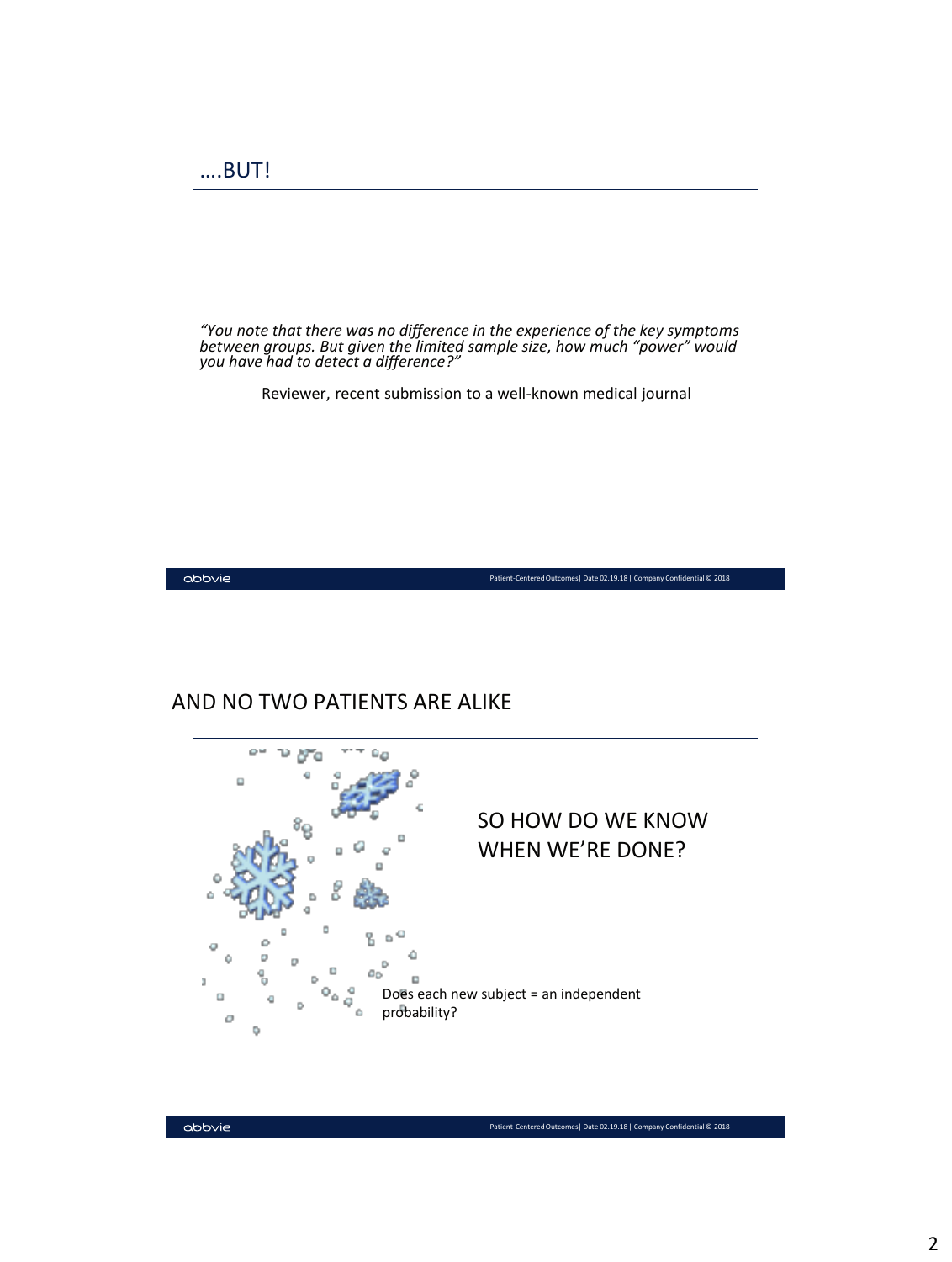#### METHODS OF SAMPLING IN QUALITATIVE RESEARCH

- Purposive
	- Selective sampling based upon specific factors
		- Time/resource constraints
		- Expected complexity of questions to be addressed
		- Ability to manage data quantity
		- Specific population characteristics
		- Sample eligibility criteria remain fixed
- **Theoretical** 
	- Based in Grounded Theory (Glaser and Strauss 1967)
	- Sample continuously until saturation is reached on all identified themes; sample eligibility criteria may change
	- Probability sampling "inappropriate" given structure of data collection
	- Cannot estimate sample size in advance

abbvie

abbvie

Patient-Centered Outcomes| Date 02.19.18 | Company Confidential © 2018

#### Many methods, no numbers

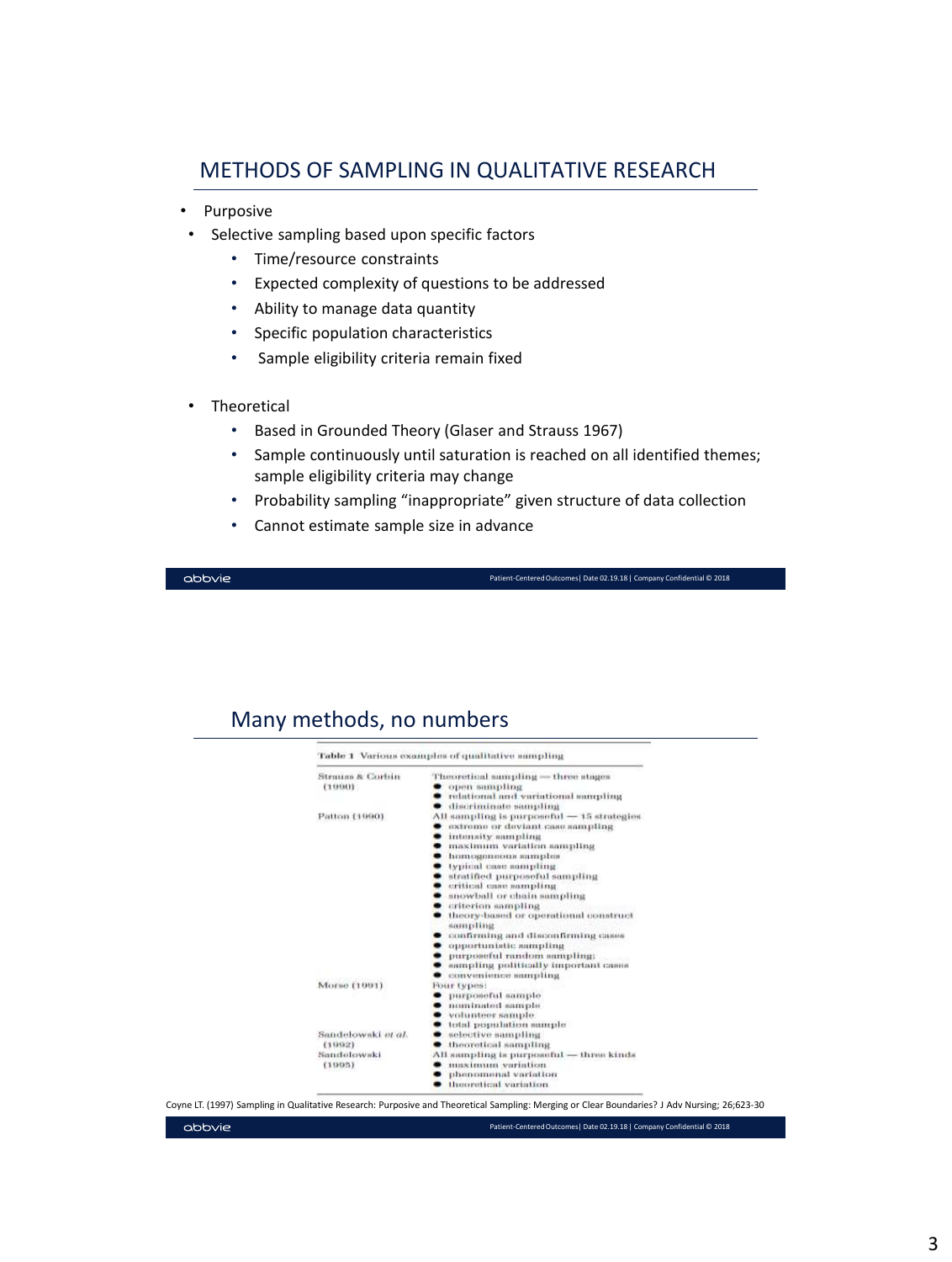

## The Process of Grounded Theory Research

## GUIDANCE FOR SAMPLE SIZE IN QUALITATIVE RESEARCH

## Little guidance based upon clear and specific justifications

• COSMIN: "Consensus was not reached on sample size requirements. It was argued that saturation is more important than sample size."

-- Terwee et al. (2018) COSMIN methodology for evaluating the content validity of patient-reported outcomes measures: a Delphi study. *Quality of Life Research*

- EMPRO: No specific quality measure based on sample size or determination
	- -- Valderas et al. (2008) Development of EMPRO: A tool for the standardized assessment of Patient-Reported Outcomes Measures. *Value in Health*
- FDA Draft Guidance on PFDD: "For qualitative studies, sample size determination is often less formal and based on the concept of saturation, which roughly means little new information (i.e., new concepts of importance and relevance to subjects and research question) is gained by recruiting additional patients…"
	- -- FDA (2017) Collecting Comprehensive and representative input. Workshop on PFDD Guidance 1.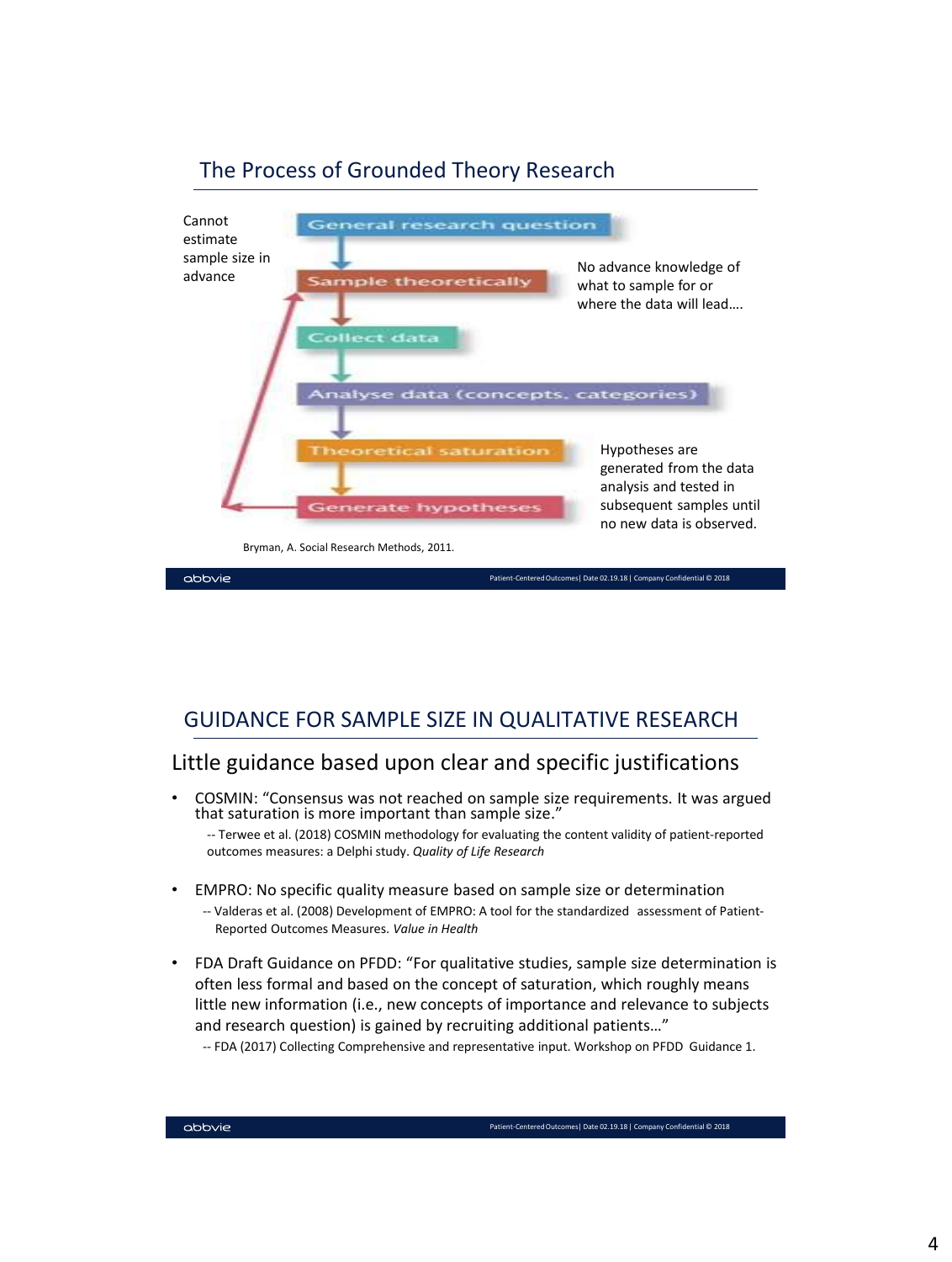## QUANTITATIVE APPROACHES

A lot of assumptions! Can we always make these?

- Fofana: "Number of concepts elicited = number of concepts relevant to the research question."
	- Do we always know *a priori* how many concepts are relevant to the research question?
- Rijnsoever: Estimates sample size based upon probabilities of observing a minimal or maximum number of codes.
	- Requires making these estimates of potential number of codes *a priori* based upon knowledge of the information sources
	- Allows for additional sampling where there are "new developments," or "an information source does not yield any new codes"

abbvie

Patient-Centered Outcomes| Date 02.19.18 | Company Confidential © 2018

## QUANTITATIVE APPROACHES

- Fugard and Potts: Yay! A sample size table! However….
	- Assumes a priori knowledge of the prevalence of "themes" in population of interest.
	- No clear guidance on how researchers should estimate value of "least prevalent theme" or how large the size of the "most prevalent theme" should be for specific study purposes (e.g., COA measure development)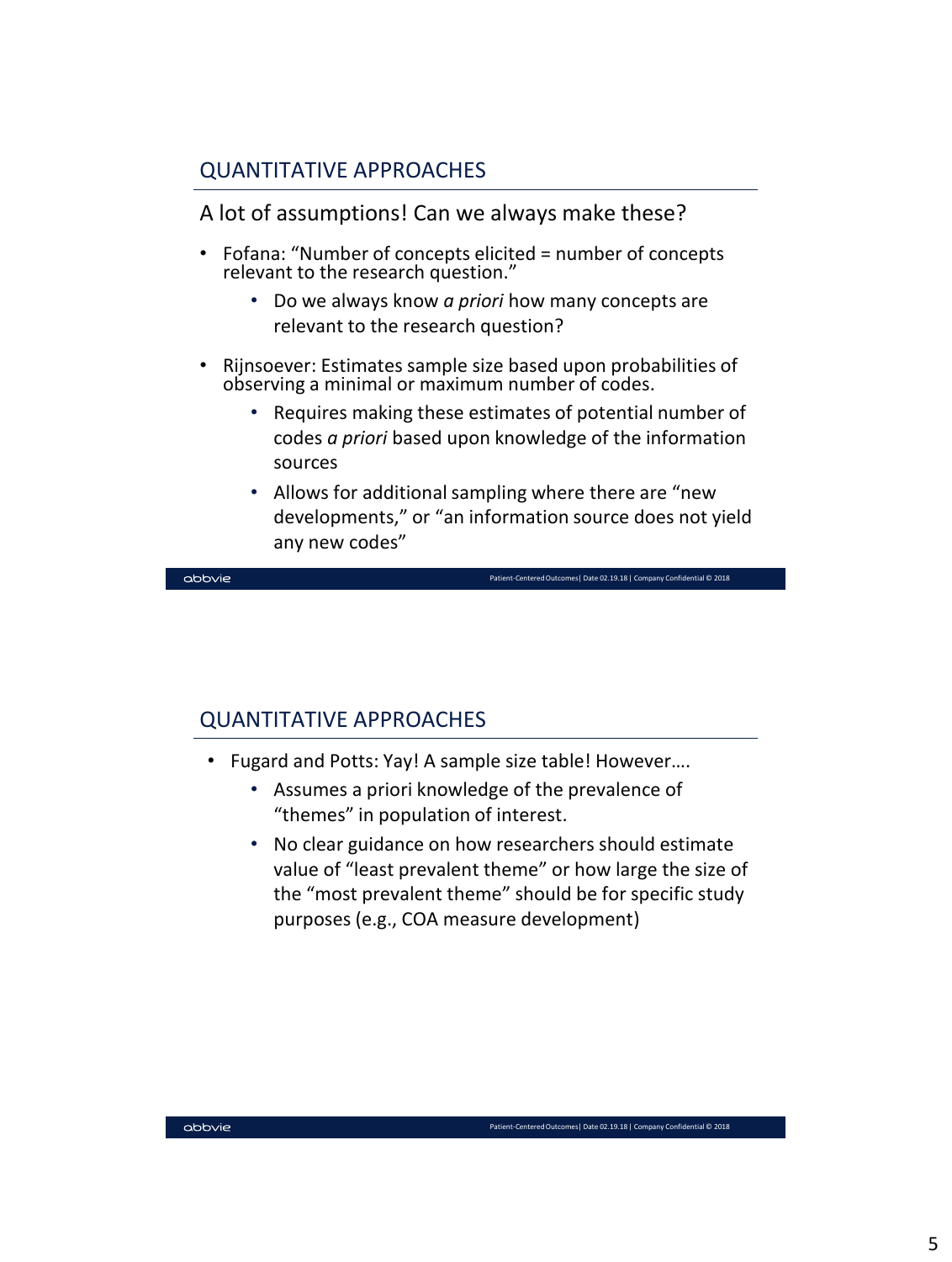## Can we answer all these questions *a priori*?



#### THE BOTTOM LINE

- There may be a practical difference between researchers conducting qualitative research for applied purposes (e.g., to elicit concepts for development of a COA instrument) and those conducting research for purposes of adding to the knowledge base of a specific population
- Much of the literature on sample size estimation does not focus on applied research situations
- Most applied research uses a purposive sampling strategy designed to elicit information from the population of interest; this is not true Grounded Theory methodology
- Mixed methods qualitative studies may provide additional evidence of concept relevance and completeness in a more representative sample of the population
- Researchers should strive to obtain at least a sample that is representative of the population characteristics important to answer the research questions
- More thought needs to be given to other types of qualitative research, e.g., cognitive interviews, PPI, patient experience studies, exit interviews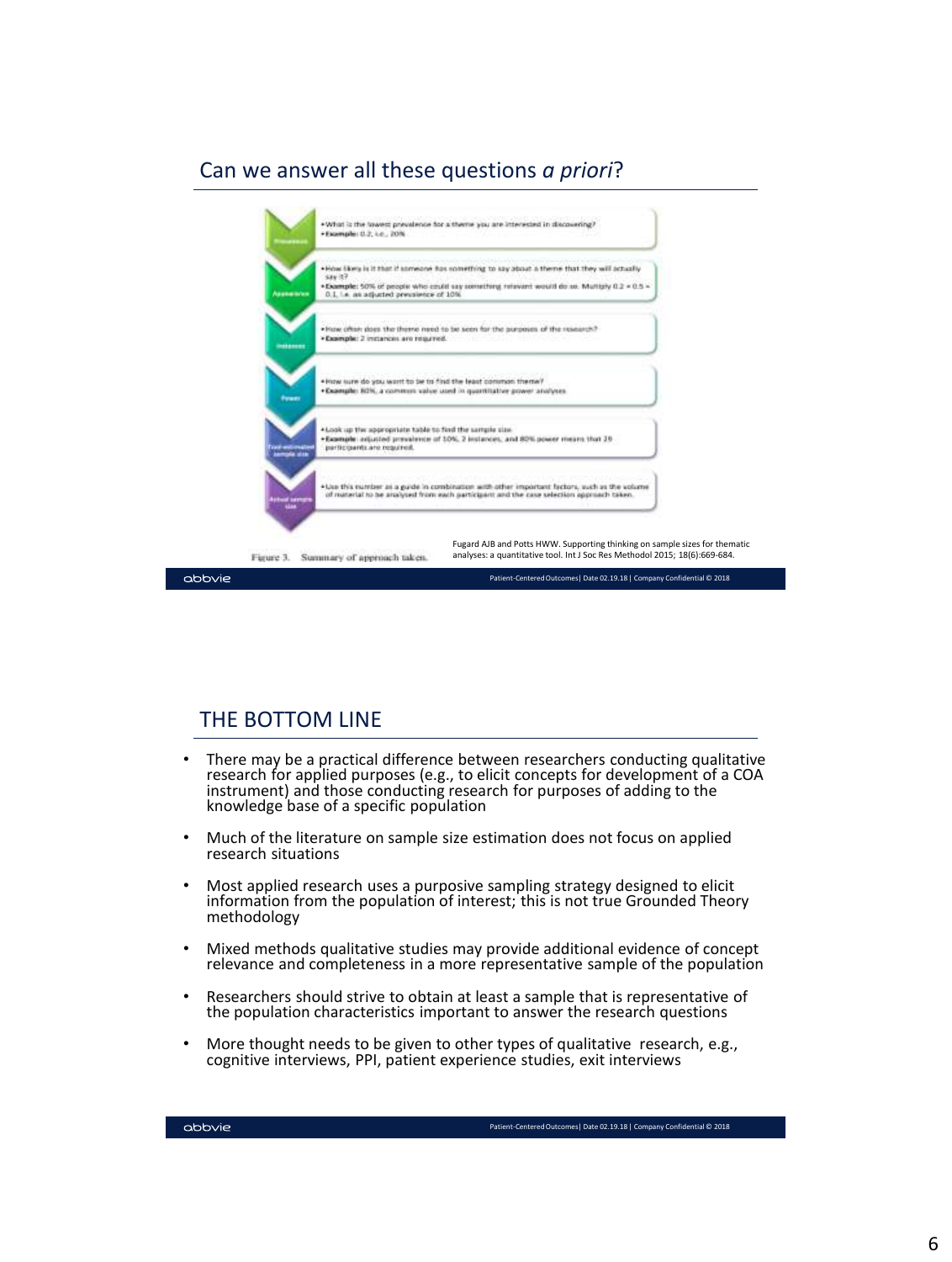## THANK YOU!



 $\Delta$ bb $\vee$ ie

Patient-Centered Outcomes| Date 02.19.18 | Company Confidential © 2018

#### BACK UP SLIDES